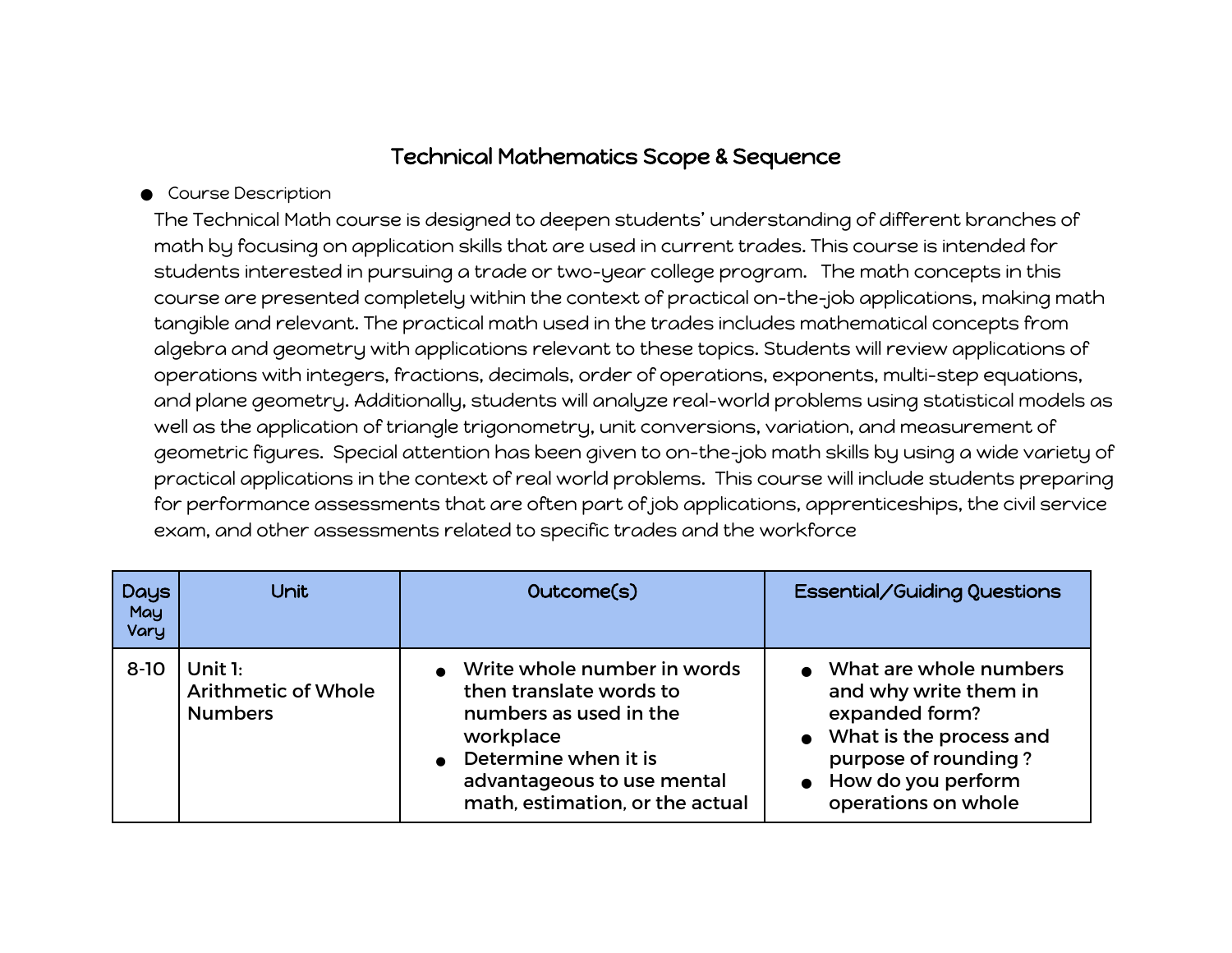|          |                                             | operation.<br>Solve practical applications<br>involving whole numbers as<br>they apply to the real world.                                                                                                            | numbers?<br>How do I know which<br>computational method<br>(mental math, estimation,<br>paper and pencil, or<br>calculator) to use?<br>How do you solve<br>problems using addition,<br>subtraction, multiplication,<br>or division in real world<br>situations? |
|----------|---------------------------------------------|----------------------------------------------------------------------------------------------------------------------------------------------------------------------------------------------------------------------|-----------------------------------------------------------------------------------------------------------------------------------------------------------------------------------------------------------------------------------------------------------------|
| $9 - 11$ | Unit 2:<br>Working with<br><b>Fractions</b> | Perform all four operations<br>using fractions and mixed<br>numbers in real-world<br>situations.<br>Analyze the use of fractions in a<br>variety of real-world situations.                                           | Why is it necessary to<br>change the denominator<br>to complete operations?<br>When is it needed to use<br>improper fractions? A<br>mixed number?                                                                                                               |
| $6 - 8$  | Unit 3:<br><b>Decimal Numbers</b>           | Determine when it is better to<br>use decimals or fractions.<br>Analyze how fractions and<br>decimals are used in real-world<br>situations.<br><b>Explain the relationship</b><br>between fractions and<br>decimals. | • How are fractions and<br>decimals related and<br>which is the best to use in<br>various situations?<br>How do you determine the<br>most precise solution<br>when using fractions or<br>decimals?                                                              |
| $8 - 10$ | Unit 4:<br>Ratio, Proportion and<br>Percent | Analyze how ratios and<br>proportions are used in the real<br>world.<br>Solve real-world problems                                                                                                                    | • What is the compression<br>ratio?<br>What is a direct and<br>inverse proportion?                                                                                                                                                                              |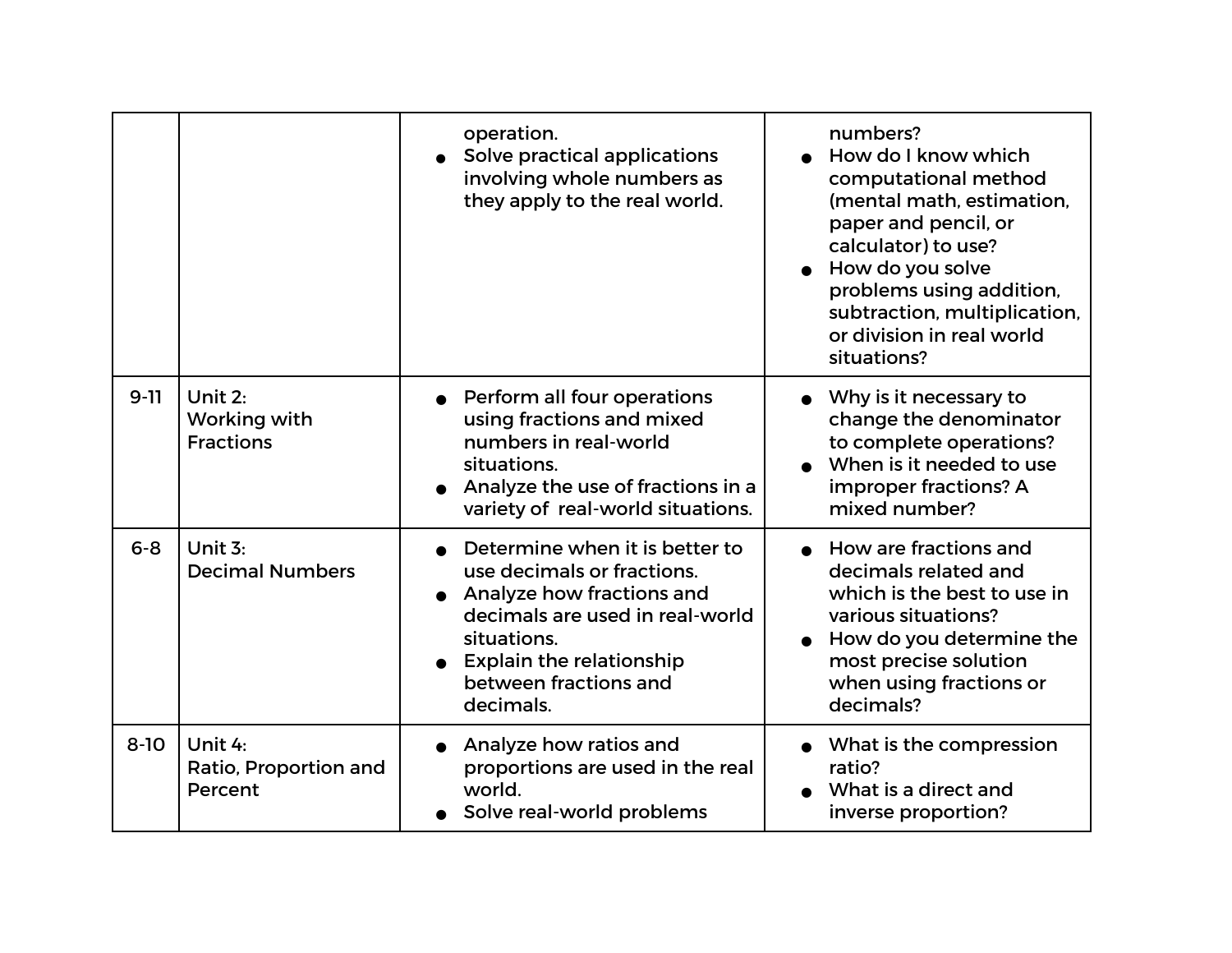|           |                        | using ratios, proportions and/or<br>percent.<br>Make mathematical<br>connections between decimals<br>and percent.                                                                                                                                                                                                                                                | How are proportions and<br>percent used in real-world<br>problem solving?                                                                                                                                                                                                                                                   |
|-----------|------------------------|------------------------------------------------------------------------------------------------------------------------------------------------------------------------------------------------------------------------------------------------------------------------------------------------------------------------------------------------------------------|-----------------------------------------------------------------------------------------------------------------------------------------------------------------------------------------------------------------------------------------------------------------------------------------------------------------------------|
| $8 - 10$  | Unit 5:<br>Measurement | Determine the precision,<br>accuracy, and greatest possible<br>error of measurement<br>numbers.<br>Convert units within the U.S.<br>customary system, within the<br>metric system, and between<br>the U.S. customary and metric<br>systems.<br>Use common technical<br>measuring instruments.<br>Determine the best measuring<br>instrument for a specific task. | • How will you determine<br>how precise you need to<br>be with your<br>measurements?<br>Why is it important to<br>convert measurements in<br>the same measurement<br>system?<br>$\bullet$ Why is it important to<br>understand the<br>relationship between the<br>metric measurement<br>system and the customary<br>system? |
| $7-9$     | Unit 6:<br>Pre-Algebra | Understand the meaning of<br>signed numbers and their use<br>in the real-world.<br>Add, subtract, multiply and<br>divide signed numbers in real-<br>world situations.<br>Describe how exponents and<br>square roots are used in the<br>real world.                                                                                                               | Why are negatives<br>necessary?<br>Why is order of operations<br>important?<br>What are real world<br>applications of square<br>roots?                                                                                                                                                                                      |
| $12 - 14$ | Unit 7:                | <b>Evaluate formulas and literal</b>                                                                                                                                                                                                                                                                                                                             | How is Algebra used in the                                                                                                                                                                                                                                                                                                  |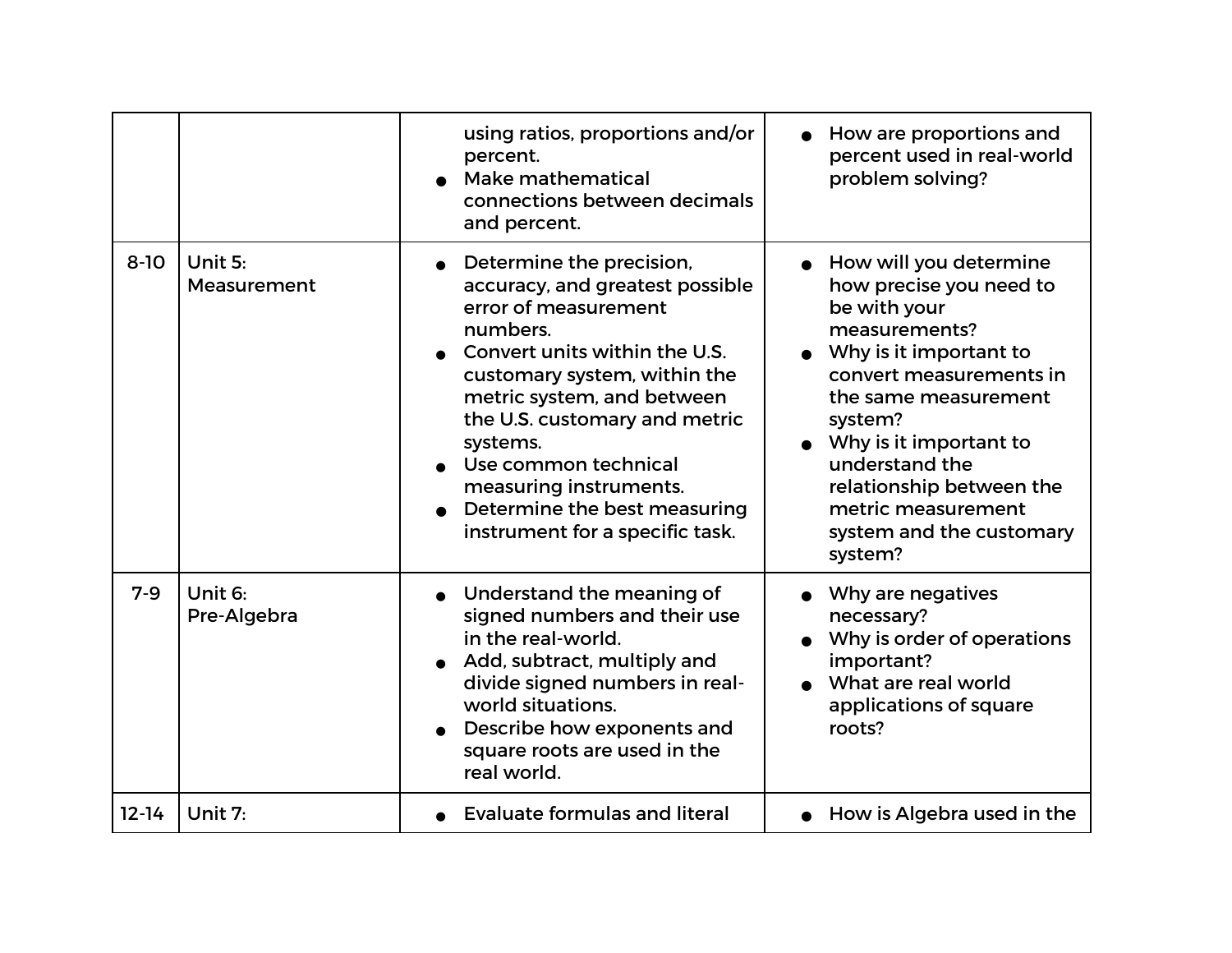|       | Algebra                                       | expressions.y.<br>Solve linear equations in one<br>unknown and solve formulas.<br><b>Translate English phrases and</b><br>sentences into algebraic<br>expressions and equations, and<br>solve real-world application<br>word problems.<br>Convert between decimal<br>notation and scientific<br>notation.<br>• Apply scientific notation in<br>real-world situations.                                            | real world?<br>How do formulas simplify a<br>task?<br>What is the value of<br>scientific notation?                                                                                                                                     |
|-------|-----------------------------------------------|------------------------------------------------------------------------------------------------------------------------------------------------------------------------------------------------------------------------------------------------------------------------------------------------------------------------------------------------------------------------------------------------------------------|----------------------------------------------------------------------------------------------------------------------------------------------------------------------------------------------------------------------------------------|
| $7-9$ | Unit 8:<br><b>Practical Plane</b><br>Geometry | Measure and classify angles.<br>Use simple geometric<br>relationships involving<br>intersecting lines and triangles.<br>Identify polygons, including<br>triangles, squares, rectangles,<br>parallelograms, trapezoids, and<br>hexagons.<br>Use the Pythagorean theorem.<br>Find the area and perimeter of<br>geometric figures.<br>Solve practical problems<br>involving area and perimeter of<br>plane figures. | • How are angle<br>measurements used in the<br>real world?<br>How can finding the<br>perimeter and/or area<br>assist you in the real-<br>world?<br>How do you read a<br>protractor and when<br>might you need to in the<br>real world? |
| $7-9$ | Unit 9:<br><b>Triangle</b><br>Trigonometry    | Analyze solid figures, including<br>prisms, cubes, cones, cylinders,<br>pyramids, spheres, and                                                                                                                                                                                                                                                                                                                   | How will the study of<br>trigonometry assist you in the<br>real world?                                                                                                                                                                 |